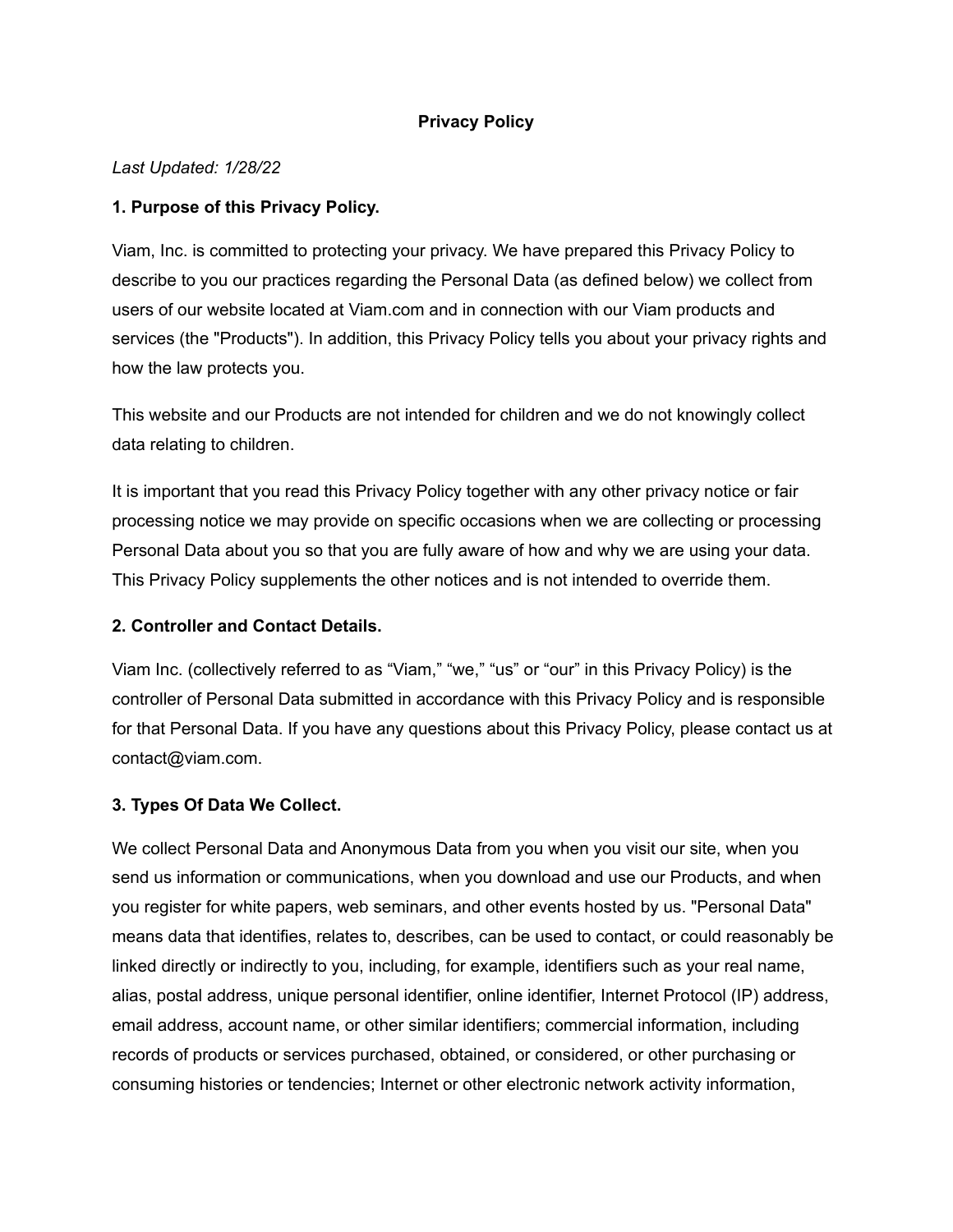including, but not limited to, browsing history, search history, and information regarding your interaction with an Internet website, application, or advertisement; and any other non-public information about you that is associated with or linked to any of the foregoing data. "Anonymous Data" means data that is not associated with or linked to your Personal Data; Anonymous Data does not permit the identification of individual persons. We do not collect any Special Categories of Personal Data about you (this includes details about your race or ethnicity, religious or philosophical beliefs, sex life, sexual orientation, political opinions, trade union membership, information about your health and genetic and biometric data). For details about the precise data points we collect and the categories of sources of such collection, please see Section 4.1 below.

#### **3.1 Personal Data You Provide to Us.**

We collect Personal Data from you, such as your first and last name, e-mail and mailing addresses, professional title, and company name, and password (identifiers and professional or employment-related information) when you download and install the Products, create an account to log in to our network, or sign-up for our newsletter or other marketing material (internet/electronic activity). When you order Products on our website, we will collect all information necessary to complete the transaction, including your name, credit card information, billing information and shipping information (identifiers and financial information). We also retain information on your behalf, such as files and messages that you store using your account (Internet electronic activity). If you provide us feedback or contact us via e-mail or submit a response to an employment opportunity posted on our website, we will collect your name and e-mail address (identifiers), as well as any other content included in the e-mail, in order to send you a reply, and any information that you submit to us, such as a resume (professional or employment related information). When you participate in one of our surveys, we may collect additional profile information. When you post messages on the message boards of our website, the information contained in your posting will be stored on our servers and other users will be able to see it (Internet/electronic activity). We also collect other types of Personal Data that you provide to us voluntarily, such as operating system and version, Product version numbers, and other requested information if you contact us via e-mail regarding support for the Products (commercial information or Internet/electronic activity). We may also collect Personal Data, such as demographic information, from you via the Products or at other points in our website that state that Personal Data is being collected.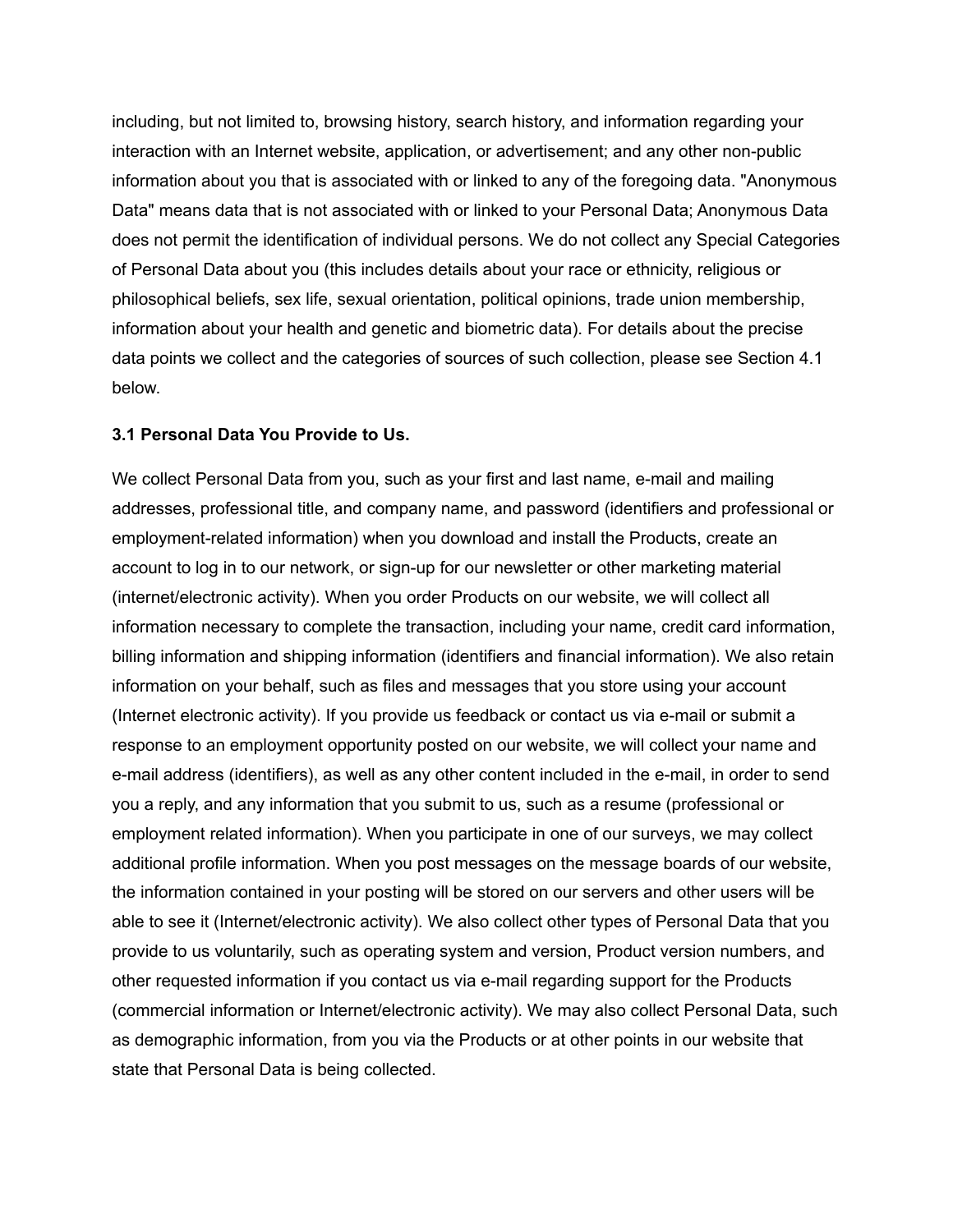#### **3.2 Personal Data Collected Via Technology.**

To make our website and Products more useful to you, our servers (which may be hosted by a third party service provider) collect Personal Data from you, including browser type, operating system, IP address (a number that is automatically assigned to your computer when you use the Internet, which may vary from session to session), domain name, and/or a date/time stamp for your visit (identifiers, commercial information or Internet/electronic activity).

#### **3.3 Personal Data Collected Via Cookies.**

We also use Cookies (as defined below) and navigational data like Uniform Resource Locators (URL) to gather information regarding the date and time of your visit and the solutions and information for which you searched and which you viewed (Internet/electronic activity). Like most technology companies, we automatically gather this Personal Data and store it in log files each time you visit our website or access your account on our network. "Cookies" are small pieces of information that a website sends to your computer's hard drive while you are viewing a web site. We may use both session Cookies (which expire once you close your web browser) and persistent Cookies (which stay on your computer until you delete them) to provide you with a more personal and interactive experience on our website. Persistent Cookies can be removed by following Internet browser help file directions. You may choose to refuse or disable Cookies via the settings on your browser, however by doing so, some areas of our website may not work properly.

#### **3.4 Personal and/or Anonymous Data Collected By Third Parties.**

(a) We may receive Personal and/or Anonymous Data about you from other sources, including companies that provide our Products by way of a co-branded or private-labeled website or companies that offer their products and/or services on our website ("Third Party Companies"). Those Third Party Companies may supply us with Personal Data, such as your calendars and address book information, in order to help us establish the account. We may add this information to the information we have already collected from you via our website in order to improve the Products we provide.

(b) Our provision of a link to any other website or location is for your convenience and does not signify our endorsement of such other website or location or its contents. When you click on such a link, you will leave our site and go to another site. During this process, another entity may collect Personal Data or Anonymous Data from you.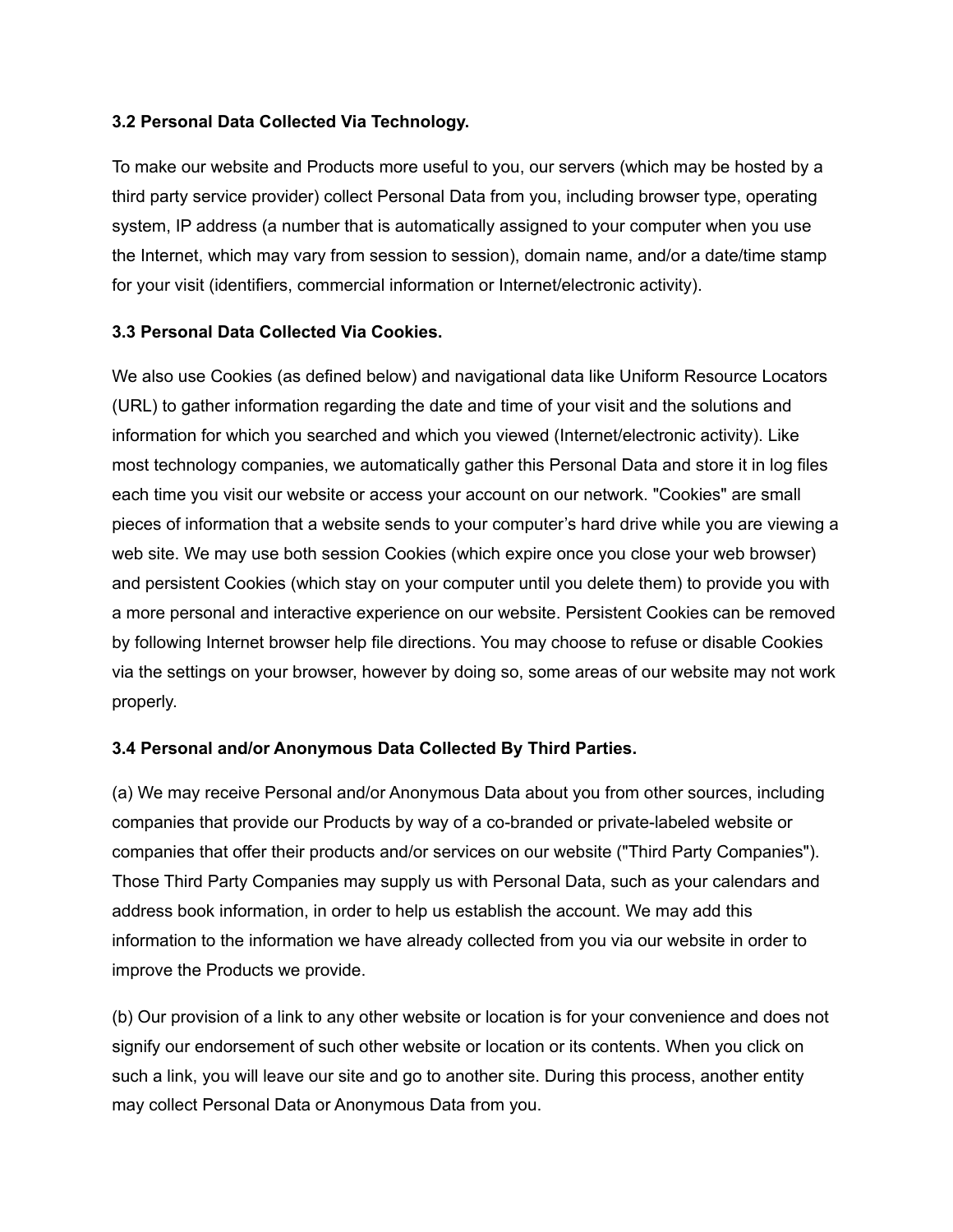(c) We have no control over, do not review, and cannot be responsible for, outside websites or their content. Please be aware that the terms of this Privacy Policy do not apply to these outside websites or content, or to any collection of data after you click on links to such outside websites. You may determine whether or not we are responsible for the content of a website by reviewing the URL and confirming the ownership of the applicable domain by means of a service such as DNSstuff.com.

# **3.5 Personal Data That We Collect From You About Others.**

If you decide to create an account for and invite a third party to join our network, we will collect your and the third party's names and e-mail addresses (identifiers) in order to send an e-mail and follow up with the third party. You or the third party may contact us at contact@viam.com to request the removal of this information from our database.

## **4. Use Of Your Data.**

# **4.1 General Use.**

In general, Personal Data you submit to us is used either to respond to requests that you make, or to aid us in serving you better. We use your Personal Data in the ways set out in the table below where we also detail the legal bases we rely on to do so:

| Purpose/Activity                                                                                               | Type of Data                                    | Bases for<br>Processing<br>including basis of<br>legitimate interest                          | <b>Third Party</b><br>Recipients (further<br>details provided in<br>Section 6 of this<br>document |
|----------------------------------------------------------------------------------------------------------------|-------------------------------------------------|-----------------------------------------------------------------------------------------------|---------------------------------------------------------------------------------------------------|
| To register you as a<br>new customer and<br>provide<br>administration of our<br>website and<br><b>Products</b> | (a) Identifiers<br>(b) Financial<br>Information | (a) Performance of<br>a contract with you<br>(b) Necessary for<br>our legitimate<br>interests | Our affiliates<br><b>Service Providers</b><br>Third parties                                       |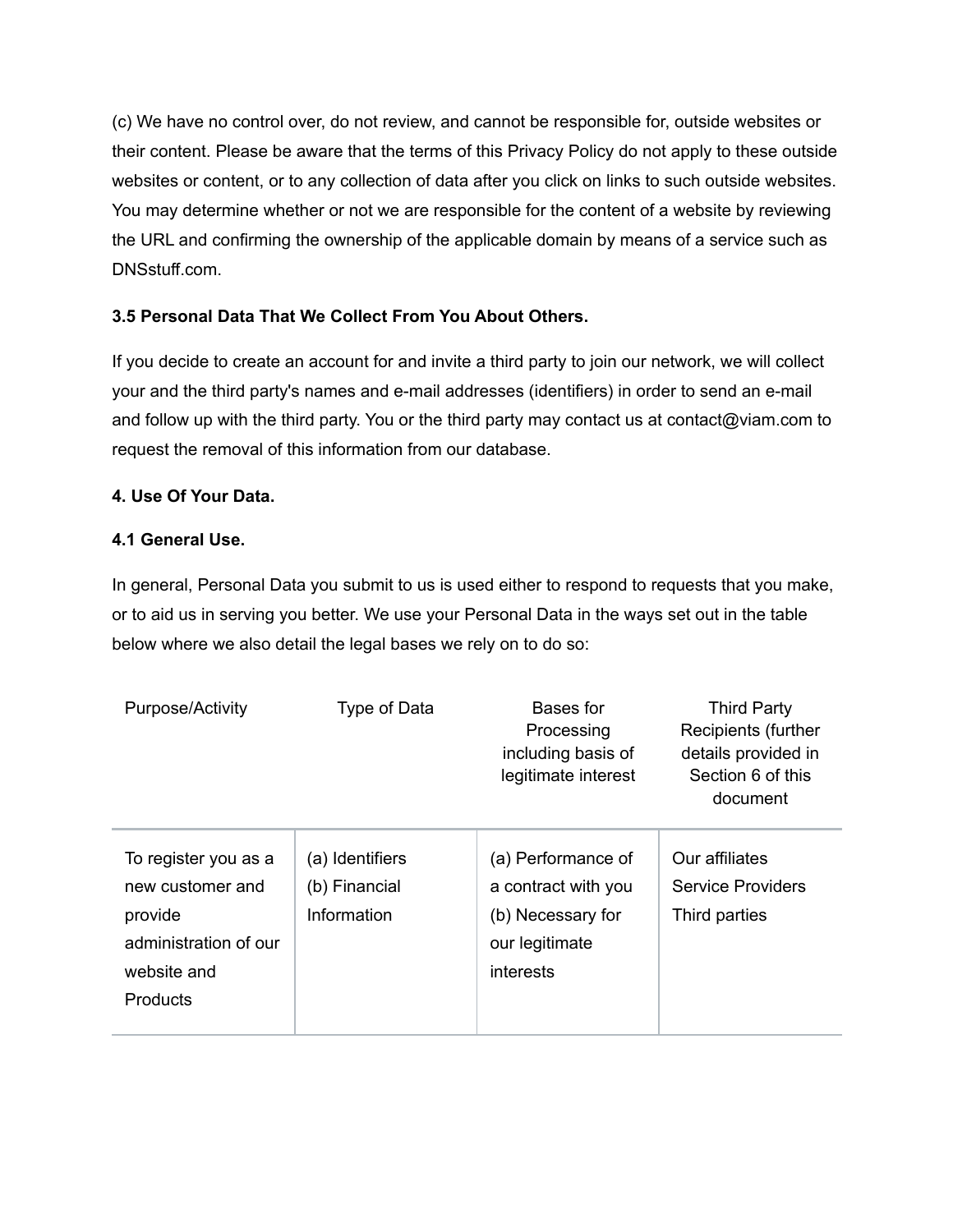| To manage our<br>relationship with you<br>which will include:<br>(a) Notifying you<br>about changes to<br>our terms or privacy<br>policy<br>(b) Asking you to<br>leave a review or<br>take a survey | (a) Identifiers<br>(b) Contact<br>(c) Profile<br>(d) Marketing and<br>commercial<br>Communications | (a) Performance of<br>a contract with you<br>(b) Necessary to<br>comply with a legal<br>obligation<br>(c) Necessary for<br>our legitimate<br>interests | Our affiliates<br><b>Service Providers</b><br>Third parties |
|-----------------------------------------------------------------------------------------------------------------------------------------------------------------------------------------------------|----------------------------------------------------------------------------------------------------|--------------------------------------------------------------------------------------------------------------------------------------------------------|-------------------------------------------------------------|
| To enable you to<br>partake in a prize<br>draw, competition or<br>complete a survey                                                                                                                 | (a) Identifier<br>(b) Contact<br>(c) Profile<br>(d) Usage<br>(e) Marketing and<br>Communications   | (a) Performance of<br>a contract with you<br>(b) Necessary for<br>our legitimate<br>interests                                                          | Our affiliates<br><b>Service Providers</b><br>Third parties |
| To administer and<br>protect our business<br>and this website<br>(including<br>troubleshooting,<br>data analysis,<br>testing, system<br>maintenance,<br>support, reporting<br>and hosting of data)  | (a) Identifier<br>(b) Contact<br>(c) Technical                                                     | (a) Necessary for<br>our legitimate<br>interests<br>(b) Necessary to<br>comply with a legal<br>obligation                                              | Our affiliates<br><b>Service Providers</b><br>Third parties |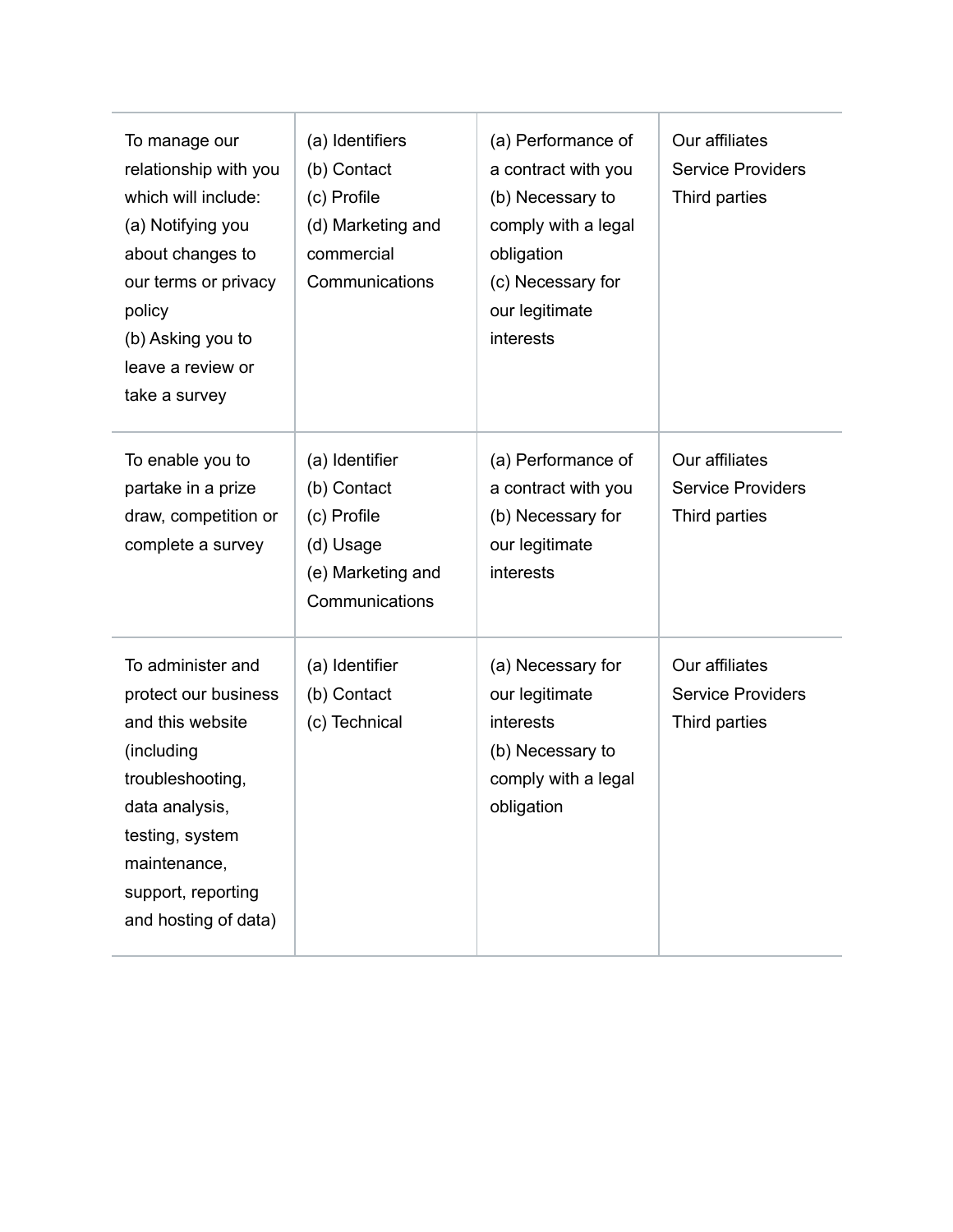| To deliver relevant<br>website content and<br>advertisements to<br>you and measure or<br>understand the<br>effectiveness of the<br>advertising we serve<br>to you | (a) Identifier<br>(b) Contact<br>(c) Profile<br>(d) Internet or other<br>electronic activity<br>(e) Marketing and<br>Commercial<br>information<br>(f) Technical | Necessary for our<br>legitimate interests                                                             | Our affiliates<br><b>Service Providers</b><br>Third parties |
|-------------------------------------------------------------------------------------------------------------------------------------------------------------------|-----------------------------------------------------------------------------------------------------------------------------------------------------------------|-------------------------------------------------------------------------------------------------------|-------------------------------------------------------------|
| To use data<br>analytics to improve<br>our website,<br>products/services,<br>marketing, customer<br>relationships and<br>experiences                              | (a) Identifier<br>(b) Profile<br>(c) Technical<br>(d) Internet or other<br>electronic network<br>activity                                                       | Necessary for our<br>legitimate interests                                                             | Our affiliates<br><b>Service Providers</b><br>Third parties |
| To make<br>suggestions and<br>recommendations to<br>you about goods or<br>services that may<br>be of interest to you                                              | (a) Identifier<br>(b) Contact<br>(c) Technical<br>(d) Internet or other<br>electronic network<br>activity<br>(e) Profile                                        | Necessary for our<br>legitimate interests<br>In some contexts,<br>we will ask for<br>explicit consent | Our affiliates<br><b>Service Providers</b><br>Third parties |

## **4.2 Creation of Anonymous Data.**

We may create Anonymous Data records from Personal Data by excluding information (such as your name and IP address) that makes the data personally identifiable to you. We use this Anonymous Data to analyze request and usage patterns so that we may enhance the content of our Products and improve site navigation, and for marketing and analytics. We reserve the right to use and disclose Anonymous Data to Third Party Companies at our discretion.

#### **4.3 Feedback.**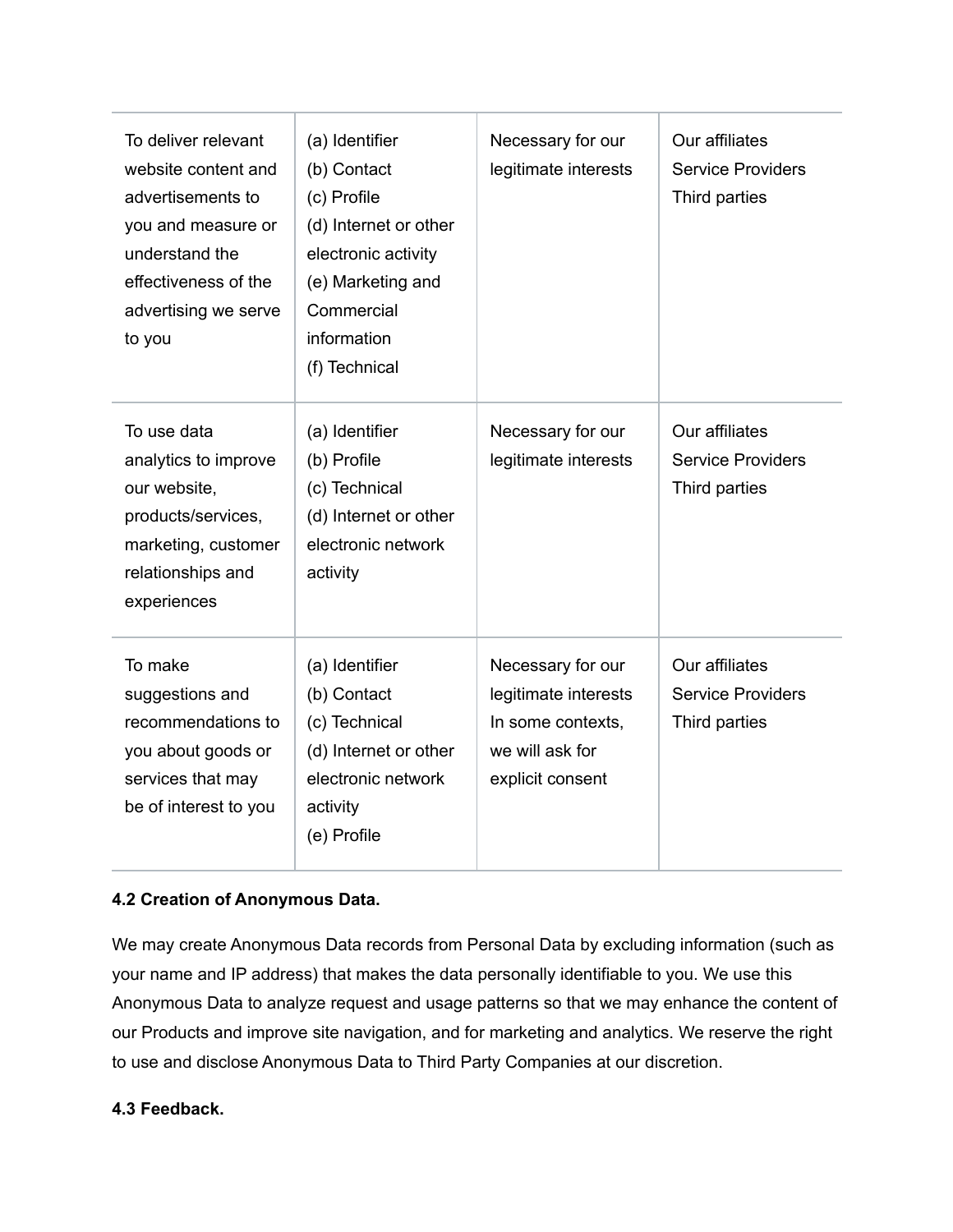If you provide feedback on any of our Products or our website, we may use such feedback for any purpose, provided we will not associate such feedback with your Personal Data. We will collect any information contained in such communication and will treat the Personal Data in such communication in accordance with this Privacy Policy.

#### **5. Disclosure Of Your Personal Data.**

#### **5.1 Disclosure to Affiliates.**

We may share some or all of your Personal Data with other companies under our common control ("Affiliates"), in which case we will require our Affiliates to honor this Privacy Policy. If another company acquires us or our assets, that company will possess the Personal Data collected by it and us and will assume the rights and obligations regarding your Personal Data as described in this Privacy Policy. We may also disclose your Personal Data to third parties in the event that we sell or buy any business or assets, in which case we may disclose your Personal Data to the prospective seller or buyer of such business or assets.

## **5.2 Disclosure to Third Party Service Providers.**

Viam does not and will not sell your Personal Data. Except as otherwise stated in this policy, we do not generally share the Personal Data that we collect with other entities. However, we may share your Personal Data -- including each category of Personal Data described above -- with third party service providers to: (a) provide you with the Products that we offer you through our website; (b) process payments; (c) conduct quality assurance testing; (d) facilitate creation and maintenance of accounts; (e) collect and analyze data; (f) provide technical support; or (g) provide specific business services, such as synchronization with other software applications and marketing services. These third party service providers are required by written agreement not to retain, use, or disclose your Personal Data other than to provide the services requested by us.

## **5.3 Disclosure to Other Third Party Companies.**

We will not disclose your Personal Data to other Third Party Companies unless you have "opted-in" by following the instructions we provide to allow such disclosure, such as by registering for an event where we have notified you that we share attendee information with third-party sponsors of the event. If you have opted-in to receive e-mail communications from a Third Party Company and later wish to discontinue receipt of these e-mails, please contact the Third Party Company directly to update your preferences. The privacy policies of our Third Party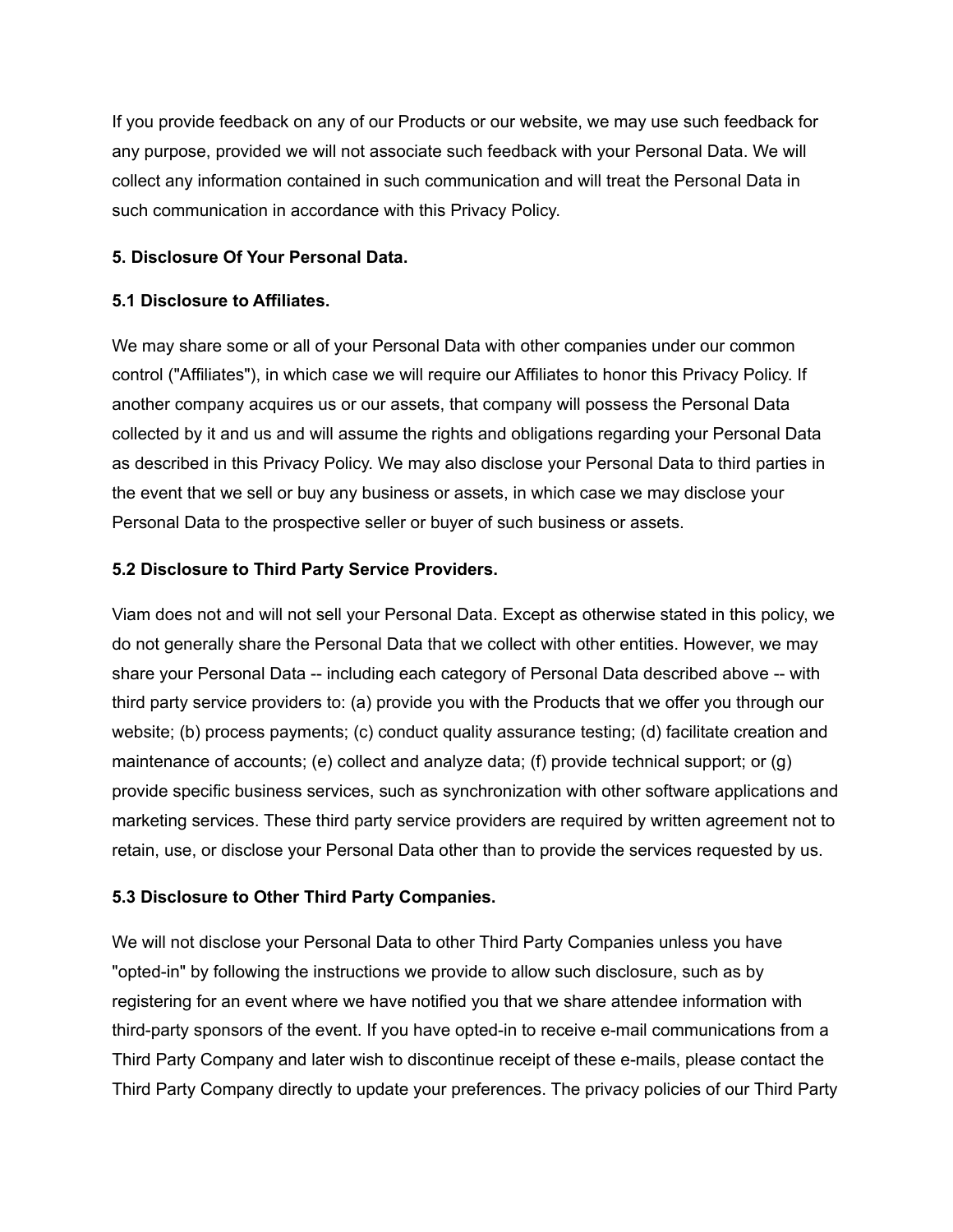Companies may apply to the use and disclosure of your Personal Data that we collect and disclose to such Third Party Companies. Because we do not control the privacy practices of our Third Party Companies, you should read and understand their privacy policies.

#### **5.4 Other Disclosures.**

Regardless of any choices you make regarding your Personal Data (as described below), we may disclose Personal Data if we believe in good faith that such disclosure is necessary to (a) comply with relevant laws or to respond to subpoenas or warrants served on us; (b) protect or defend our rights or property or the rights or property of users of the Products; or (c) protect against fraud and reduce credit risk.

## **6. Your Choices Regarding Your Personal Data.**

We offer you choices regarding the collection, use, and sharing of your Personal Data. We will periodically send you free newsletters and e-mails that directly promote the use of our site or the purchase of our Products. When you receive newsletters or promotional communications from us, you may indicate a preference to stop receiving further communications from us and you will have the opportunity to "opt-out" by following the unsubscribe instructions provided in the e-mail you receive or by contacting us directly (please see contact information above). Despite your indicated e-mail preferences, we may send you notices of any updates to our Privacy Policy.

## **7. Your Legal Rights regarding your Personal Data.**

Under certain circumstances, you may have rights under applicable data protection laws in relation to your Personal Data.

Where applicable, you may have the right to:

Request information about how we collect, process, use and share your Personal Data (commonly known as a "right to know request").

Request access to your Personal Data (commonly known as a "data subject access request"). This enables you to receive a copy of the Personal Data we hold about you and to check that we are lawfully processing it.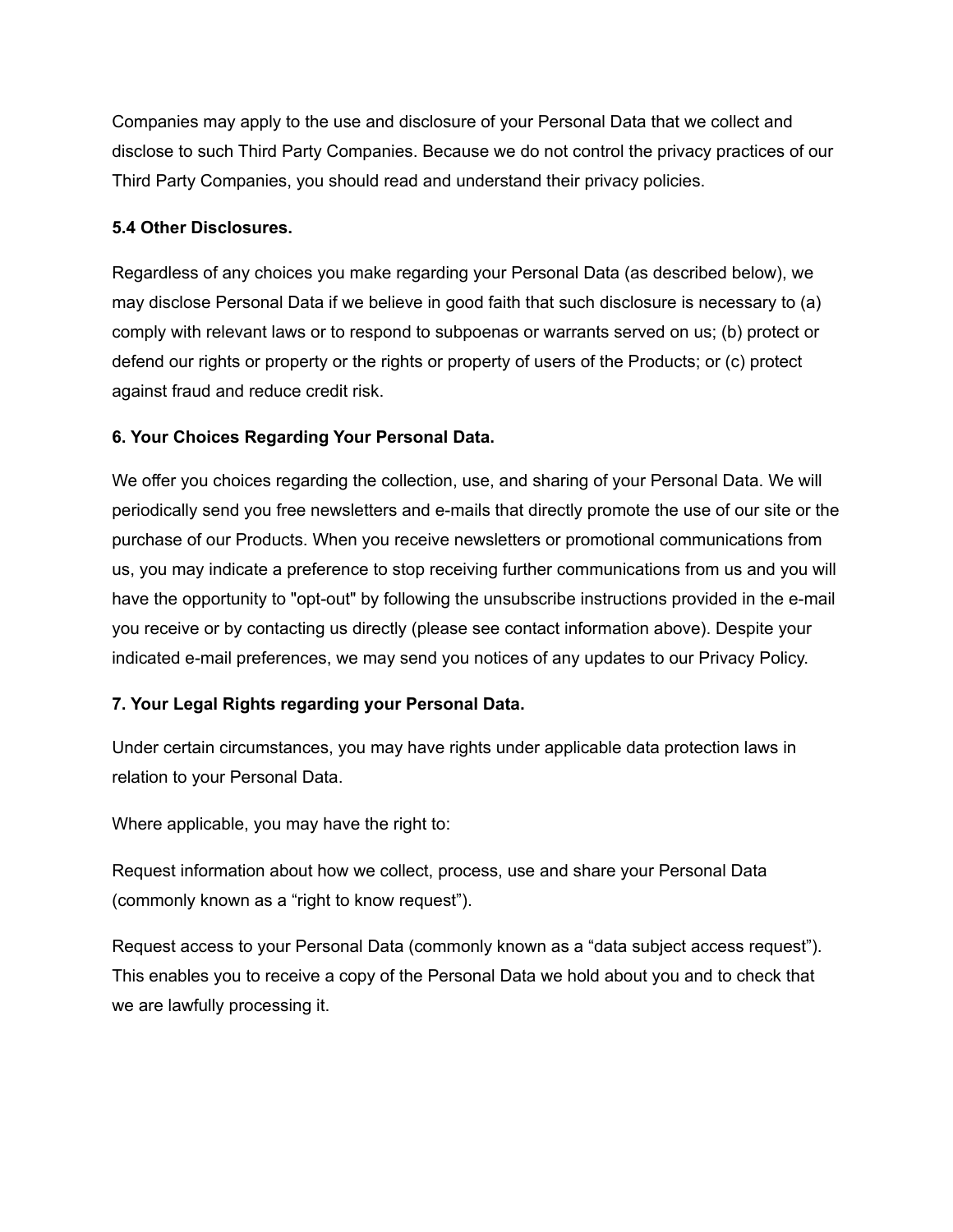Request correction of the Personal Data that we hold about you. This enables you to have any incomplete or inaccurate data we hold about you corrected, though we may need to verify the accuracy of the new data you provide to us.

Request erasure of your Personal Data (commonly known as a "request to be forgotten"). This enables you to ask us to delete or remove Personal Data. You also have the right to ask us to delete or remove your Personal Data where you have successfully exercised your right to object to processing (see below), where we may have processed your information unlawfully or where we are required to erase your Personal Data to comply with local law. Note, however, that we may not always be able to comply in full with your request of erasure for specific legal reasons which will be notified to you, if applicable, at the time of your request.

Object to processing of your Personal Data where we are relying on a legitimate interest (or those of a third party) and there is something about your particular situation which makes you want to object to processing on this ground as you feel it impacts on your fundamental rights and freedoms. You also have the right to object where we are processing your Personal Data for direct marketing purposes. In some cases, we may demonstrate that we have compelling legitimate grounds to process your information which override your rights and freedoms.

Request restriction of processing of your Personal Data. This enables you to ask us to suspend the processing of your Personal Data in the following scenarios: (a) if you want us to establish the data's accuracy; (b) where our use of the data is unlawful but you do not want us to erase it; (c) where you need us to hold the data even if we no longer require it as you need it to establish, exercise or defend legal claims; or (d) you have objected to our use of your data but we need to verify whether we have overriding legitimate grounds to use it.

Request the transfer of your Personal Data to you or to a third party. We will provide to you, or a third party you have chosen, your Personal Data in a structured, commonly used, machine-readable format. Note that this right only applies to automated information which you initially provided consent for us to use or where we used the information to perform a contract with you.

Withdraw consent at any time where we are relying on consent to process your Personal Data. However, this will not affect the lawfulness of any processing carried out before you withdraw your consent. If you withdraw your consent, we may not be able to provide certain products or services to you. We will advise you if this is the case at the time you withdraw your consent.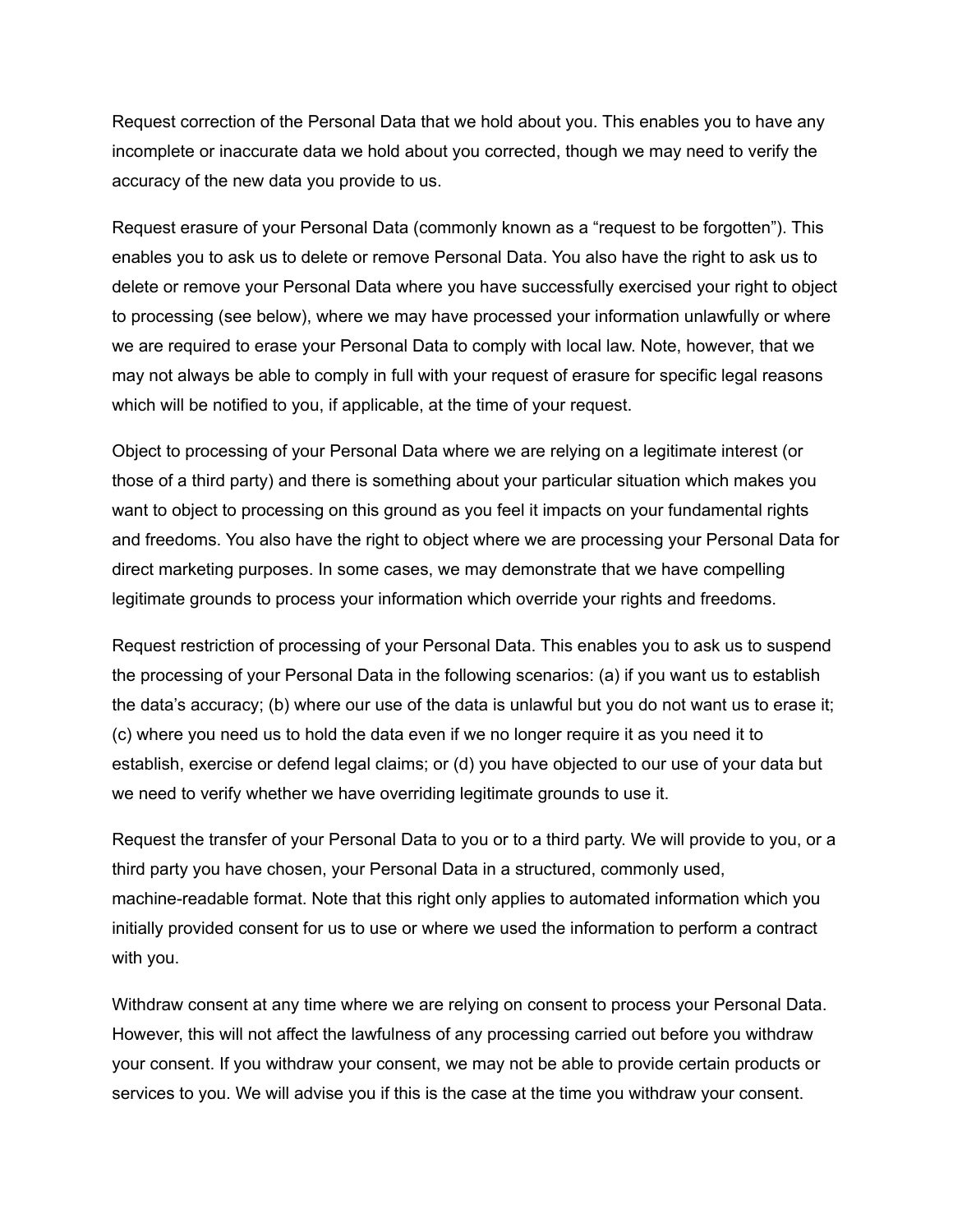If you wish to exercise any of the above rights please contact contact@viam.com. You will not have to pay a fee to access your Personal Data (or to exercise any of the other rights), and Viam does not discriminate based on whether you choose to exercise your choice and rights. We will not, based on your exercise of rights, deny our Products to you, charge you different rates, provide a different level or quality of Products to you, or suggest that you may receive such different treatment. However, we may charge a reasonable fee if your request is clearly unfounded, repetitive or excessive.

Alternatively, we may refuse to comply with your request in these circumstances. We may need to request specific information from you to help us confirm your identity and ensure your right to access your Personal Data (or to exercise any of your other rights).

This is a security measure to ensure that Personal Data is not disclosed to any person who has no right to receive it. As part of the verification process, we match the information submitted as part of your request against information stored by Viam. In some instances, we will require additional information in order to verify your request. If an authorized third party makes a data subject request on your behalf, we will require sufficient written proof that you have designated them as your authorized agent. We try to respond to all legitimate requests within one month. Occasionally it may take us longer than a month if your request is particularly complex or you have made a number of requests. In this case, we will notify you and keep you updated.

You also have the right to lodge a complaint with a data [protection](http://ec.europa.eu/newsroom/article29/item-detail.cfm?item_id=61208) authority if you consider that the processing of your personal information infringes applicable law. If you have any questions, concerns or complaints regarding our compliance with this notice and applicable data protection laws, we encourage you to email us at contact@viam.com. We will investigate and attempt to resolve complaints and disputes and will make every reasonable effort to honour your wish to exercise your rights as quickly as possible and in any event, within the timescales provided by data protection laws.

#### **8. Security Of Your Personal Data.**

Unfortunately, the transmission of information via the internet is not completely secure. Although we are committed to protecting your Personal Data, we cannot guarantee the security of your information transmitted to our site; any transmission is at your own risk. Once we have received your information, we use a variety of industry-standard security technologies and procedures to help protect your Personal Data from unauthorized access, use, or disclosure. We also require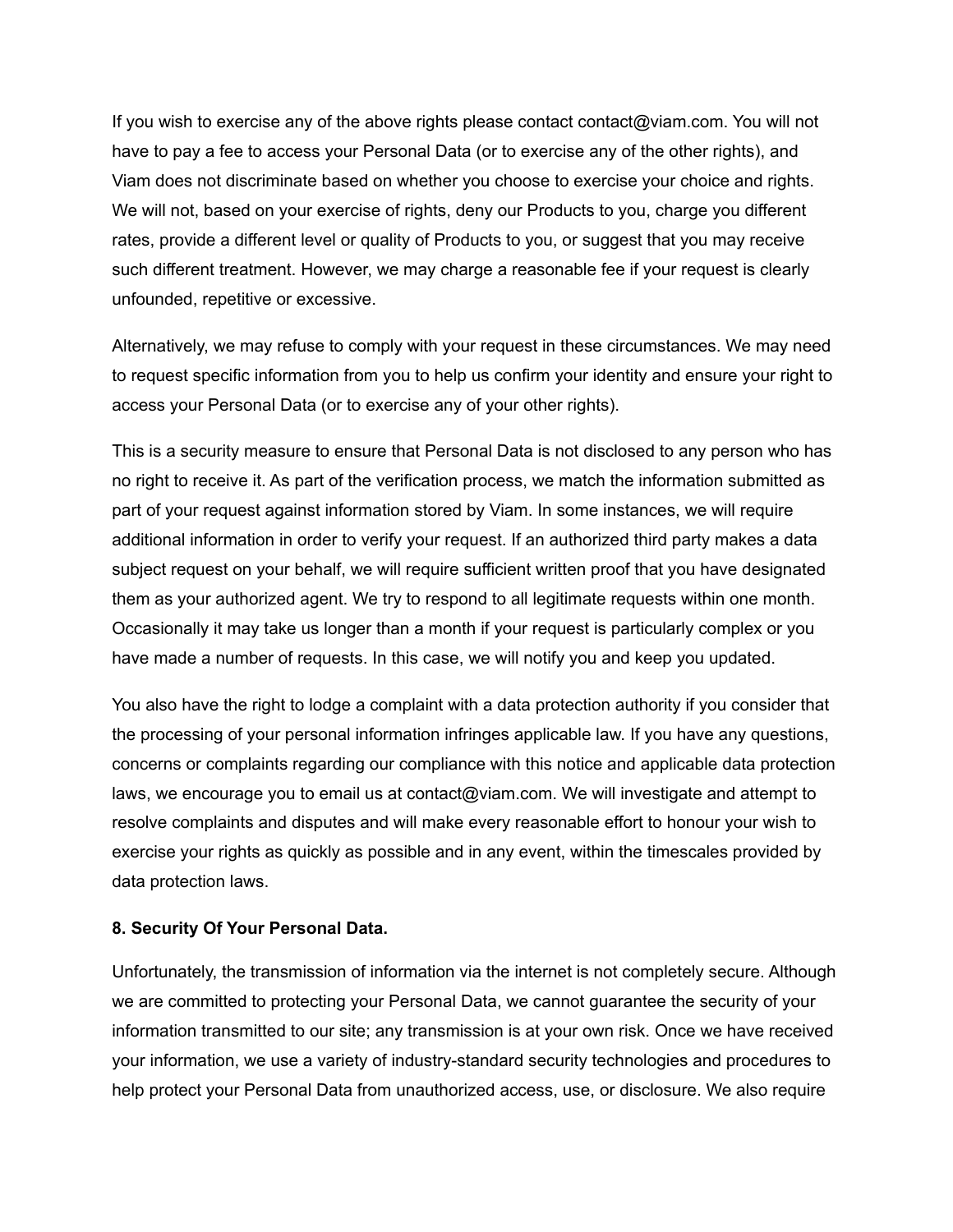you to enter a password to access your account information. Please do not disclose your account password to unauthorized people. We have put in place procedures to deal with any suspected Personal data breach and will notify you and any applicable regulator of a breach where required to do so.

#### **9. Data Retention.**

We will only retain your Personal Data for as long as necessary to fulfill the purposes we collected it for, including for the purposes of satisfying any legal, accounting, or reporting requirements.

To determine the appropriate retention period for Personal Data, we consider the amount, nature, and sensitivity of the Personal Data, the potential risk of harm from unauthorised use or disclosure of your Personal Data, the purposes for which we process your Personal Data and whether we can achieve those purposes through other means, and the applicable legal requirements.

## **10. Dispute Resolution.**

If you believe that we have not adhered to this Privacy Policy, please contact us by e-mail at contact@viam.com. We will do our best to address your concerns. If you feel that your complaint has been addressed incompletely, we invite you to let us know for further investigation. If we are unable to reach a resolution to the dispute, we will settle the dispute exclusively under the rules of the American Arbitration Association.

## **11. Changes To This Privacy Policy.**

This Privacy Policy is subject to occasional revision, and if we make any substantial changes in the way we use your Personal Data, we will notify you by sending you an e-mail to the last e-mail address you provided to us or by prominently posting notice of the changes on our website. Any material changes to this Privacy Policy will be effective upon the earlier of thirty (30) calendar days following our dispatch of an e-mail notice to you or thirty (30) calendar days following our posting of notice of the changes on our site. These changes will be effective immediately for new users of our website and Products. Please note that at all times you are responsible for updating your Personal Data to provide us with your most current e-mail address. In the event that the last e-mail address that you have provided us is not valid, or for any reason is not capable of delivering to you the notice described above, our dispatch of the